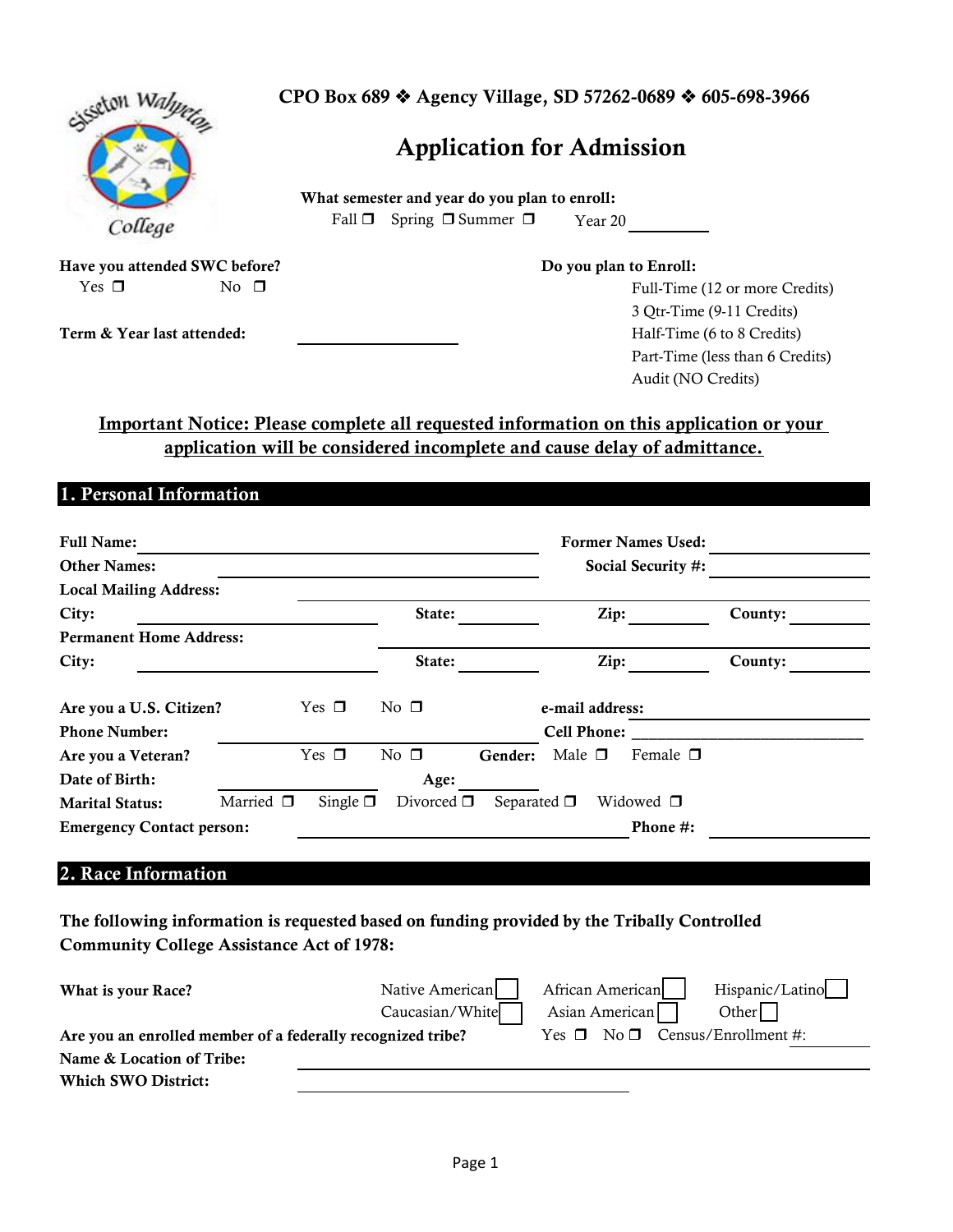# **3. GED Information**

Did you earn a GED? Yes  $\Box$  No  $\Box$ 

**If yes, please indicate below the GED Testing Center you have received your GED from:**

Name and Address of Testing Center:

| Date of test:                                                                                                      |           |                                                                                           |            |                                       |
|--------------------------------------------------------------------------------------------------------------------|-----------|-------------------------------------------------------------------------------------------|------------|---------------------------------------|
| 4. High School Information                                                                                         |           |                                                                                           |            |                                       |
| Did you graduate from High School? Yes □ No □                                                                      |           |                                                                                           |            |                                       |
|                                                                                                                    |           |                                                                                           |            |                                       |
| <b>Graduation Date:</b>                                                                                            |           |                                                                                           |            |                                       |
| Please select one of the following, Is this High School                                                            |           |                                                                                           |            |                                       |
| (1) a Public School located on a reservation                                                                       |           |                                                                                           |            |                                       |
| (2) a Public School located off the reservation                                                                    |           |                                                                                           |            |                                       |
| (3) a BIA High School or                                                                                           |           |                                                                                           |            |                                       |
| (4) a Tribal or Contract School                                                                                    |           |                                                                                           |            |                                       |
| (5) Other High School                                                                                              |           |                                                                                           |            |                                       |
| Have you taken the ACT and/or SAT? Yes $\Box$ No $\Box$                                                            |           |                                                                                           | Which one? |                                       |
|                                                                                                                    |           |                                                                                           |            |                                       |
| 5. College Information                                                                                             |           |                                                                                           |            |                                       |
| Have you attended another College or University, were credits earned?<br>Yes $\Box$                                | No $\Box$ |                                                                                           |            |                                       |
| If you have attended another college or university, please provide the following information for each institution, |           |                                                                                           |            |                                       |
| (attach additional sheet if necessary)                                                                             |           |                                                                                           |            |                                       |
|                                                                                                                    |           | You are required to submit an official transcript for all institutions you have attended. |            |                                       |
|                                                                                                                    |           |                                                                                           |            |                                       |
| $\triangleright$ Name of 1st College:                                                                              |           |                                                                                           |            |                                       |
|                                                                                                                    |           | State:                                                                                    |            | $\mathsf{Zip:}\qquad \qquad$          |
|                                                                                                                    |           |                                                                                           |            |                                       |
| > Name of 2nd College:                                                                                             |           |                                                                                           |            |                                       |
| City:                                                                                                              |           | State:                                                                                    |            | Zip: $\qquad \qquad$                  |
|                                                                                                                    |           |                                                                                           |            |                                       |
| Dates of Attendance and Degrees earned:                                                                            |           |                                                                                           |            |                                       |
| Please check which major you will be pursuing:                                                                     |           |                                                                                           |            |                                       |
|                                                                                                                    |           |                                                                                           |            |                                       |
| **Academic programs (A.A.)                                                                                         |           | <b>Associate of Science Degree (A.S.)</b>                                                 |            | **Vocational/Technical Programs       |
| <b>Associate Arts</b>                                                                                              |           | <b>Associate of Science</b>                                                               |            | (A.A.S.) Associate of Applied Science |
| Dakota Studies                                                                                                     |           | <b>Addiction &amp; Diversity Counseling</b>                                               |            | <b>Business Specialist</b>            |
| <b>General Studies</b>                                                                                             |           | Behavioral Science                                                                        |            | Carpentry Technology                  |
|                                                                                                                    |           | <b>Bus Administration</b>                                                                 |            | Computer Systems Technology           |
| *Certification Programs                                                                                            |           | Bus Adm/Acctg Emphasis                                                                    |            |                                       |
| Dakota Language Teaching                                                                                           |           | Early Childhood Development                                                               |            | *Multimedia Technology                |
| <b>Licensed Practical Nursing</b>                                                                                  |           | Sustainable Environmental Studies                                                         |            | *1 year Certificate Program           |
|                                                                                                                    |           |                                                                                           |            | **2 Year Degree Program               |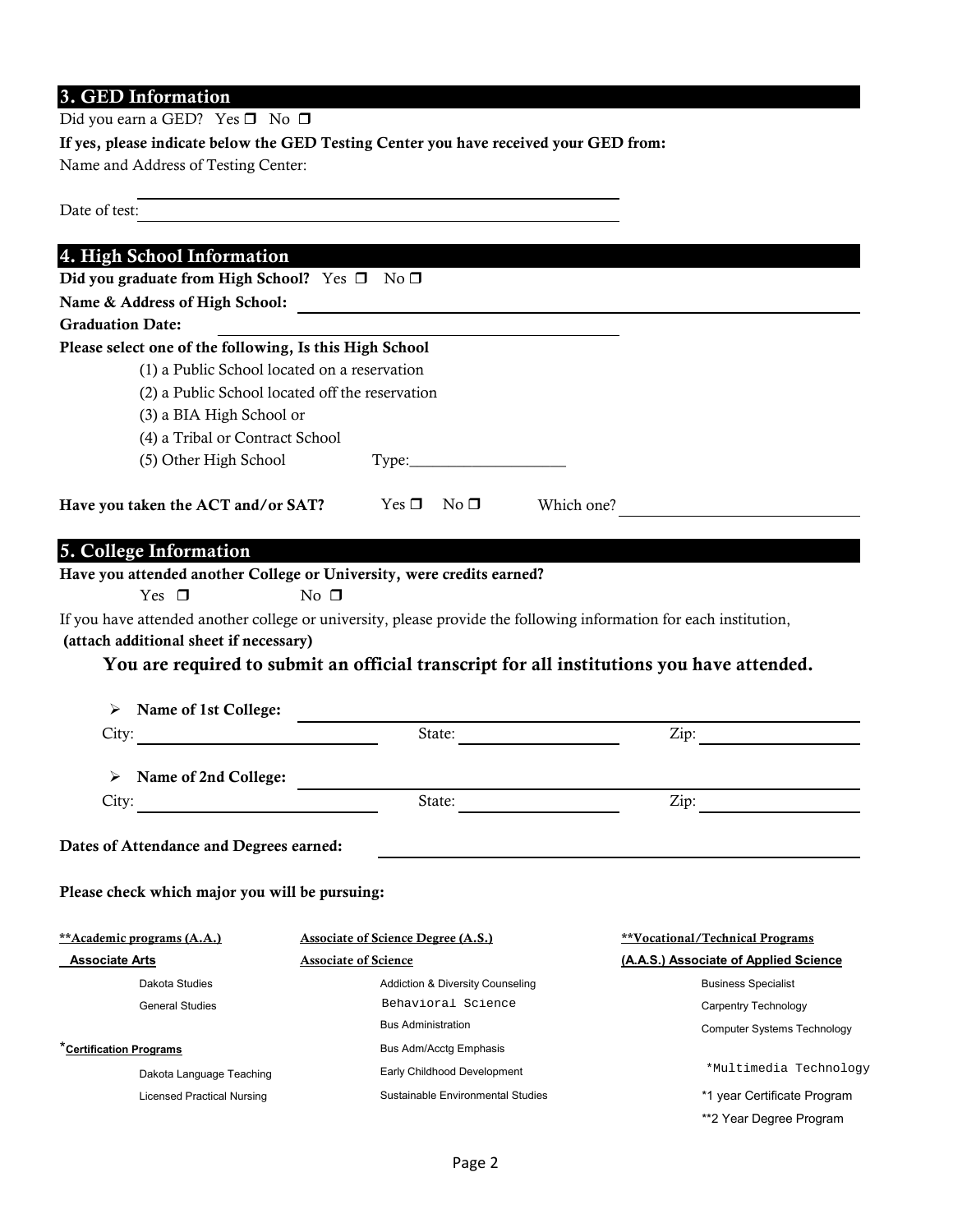# **6. Student Support Services**

| Major:                                                                                        |                                                                                                                                          |                           |                 |                                                                            |                 |                 |
|-----------------------------------------------------------------------------------------------|------------------------------------------------------------------------------------------------------------------------------------------|---------------------------|-----------------|----------------------------------------------------------------------------|-----------------|-----------------|
| <b>College Status:</b><br>Freshman                                                            | Sophomore                                                                                                                                |                           |                 |                                                                            |                 |                 |
| Are you currently on academic probation?                                                      | Yes $\Box$                                                                                                                               | No <sub>1</sub>           |                 |                                                                            |                 |                 |
| Do you have an SWC advisor?<br>$Yes \Box$                                                     | No <sub>1</sub>                                                                                                                          | <b>Advisor's Name:</b>    |                 |                                                                            |                 |                 |
| Have you applied for financial aid assistance? Yes $\Box$                                     |                                                                                                                                          | $No \Box$                 | If no, reason:  |                                                                            |                 |                 |
| Do your parents claim you on their income tax return?                                         |                                                                                                                                          | $Yes \Box$                | No <sub>1</sub> |                                                                            |                 |                 |
| What type of financial aid are you receiving?                                                 |                                                                                                                                          | PELL grant<br>Scholarship |                 | <b>BIA</b>                                                                 |                 | None            |
|                                                                                               |                                                                                                                                          |                           |                 | <b>Elderly Tution</b>                                                      |                 |                 |
| Plans after graduation?<br>4 yr. degree                                                       |                                                                                                                                          | Full-time employment      |                 |                                                                            | Other           |                 |
| Are you in need of student housing?                                                           |                                                                                                                                          | $Yes \Box$                |                 | No $\square$                                                               |                 |                 |
|                                                                                               |                                                                                                                                          |                           |                 |                                                                            |                 |                 |
| 7. Survey Questions                                                                           |                                                                                                                                          |                           |                 |                                                                            |                 |                 |
| 1. How well do you speak your Tribal Language?                                                |                                                                                                                                          |                           |                 | None $\Box$ Basic $\Box$ Intermediate $\Box$ Advanced $\Box$ Fluent $\Box$ |                 |                 |
| 2. What is your Tribal Language?                                                              |                                                                                                                                          |                           |                 |                                                                            |                 |                 |
| 3. Is English your primary Language?                                                          |                                                                                                                                          |                           |                 |                                                                            | $Yes \Box$      | No <sub>1</sub> |
| 4. Do you live in a family or community in which a language other than English is the primary |                                                                                                                                          |                           |                 |                                                                            |                 |                 |
| Language?                                                                                     |                                                                                                                                          |                           |                 |                                                                            | Yes $\square$   | No <sub>1</sub> |
| 5. Has your mother received a 4-year college degree?                                          |                                                                                                                                          |                           |                 |                                                                            | Yes $\square$   | No <sub>1</sub> |
| 6. Has your father received a 4-year college degree?                                          |                                                                                                                                          |                           |                 |                                                                            | Yes $\Box$      | No <sub>1</sub> |
| 7. Do you receive any of the following for your family:                                       |                                                                                                                                          | Food Stamps:              |                 |                                                                            | Yes $\Box$      | No <sub>1</sub> |
|                                                                                               |                                                                                                                                          | TANF/AFDC or ET Demo:     |                 |                                                                            | Yes $\Box$      | No <sub>1</sub> |
| Free/Reduced Meals:                                                                           |                                                                                                                                          |                           |                 | Yes $\Box$                                                                 | No <sub>1</sub> |                 |
| 7. Are you a Displaced Homemaker? (Learning marketable skills for the first time beccause     |                                                                                                                                          |                           |                 |                                                                            |                 |                 |
|                                                                                               | of a divorce or widowed.)                                                                                                                |                           |                 |                                                                            | Yes $\Box$      | No <sub>1</sub> |
| 8. Is your Primary Residence on or near a reservation (within 60 miles)?                      |                                                                                                                                          |                           |                 |                                                                            | Yes $\Box$      | No <sub>1</sub> |
| 9. Which best describes you?                                                                  | $\Box$ Single with No Children<br>$\Box$ Single with Dependent Children<br>Married with No Children<br>□ Married with Dependent Children |                           |                 | No. of Dependents                                                          |                 |                 |
| 10. How did you hear about SWC? (Circle One)                                                  |                                                                                                                                          |                           |                 |                                                                            |                 |                 |
| <b>SWC Recruiter</b><br>Family/Friends                                                        |                                                                                                                                          | School Counselor          |                 |                                                                            |                 |                 |
| Web/Internet<br>Employer                                                                      |                                                                                                                                          | TV/Newspaper              |                 |                                                                            |                 |                 |

# **11. Who can we thank for referring you to Sisseton Wahpeton College:**

\_\_\_\_\_\_\_\_\_\_\_\_\_\_\_\_\_\_\_\_\_\_\_\_\_\_\_\_\_\_\_\_\_\_\_\_\_\_\_\_\_\_\_\_\_\_\_\_\_\_\_\_\_\_\_\_\_\_\_\_\_\_\_\_\_\_\_\_\_\_\_\_\_\_\_\_\_\_\_\_\_\_\_\_\_\_\_\_\_\_\_